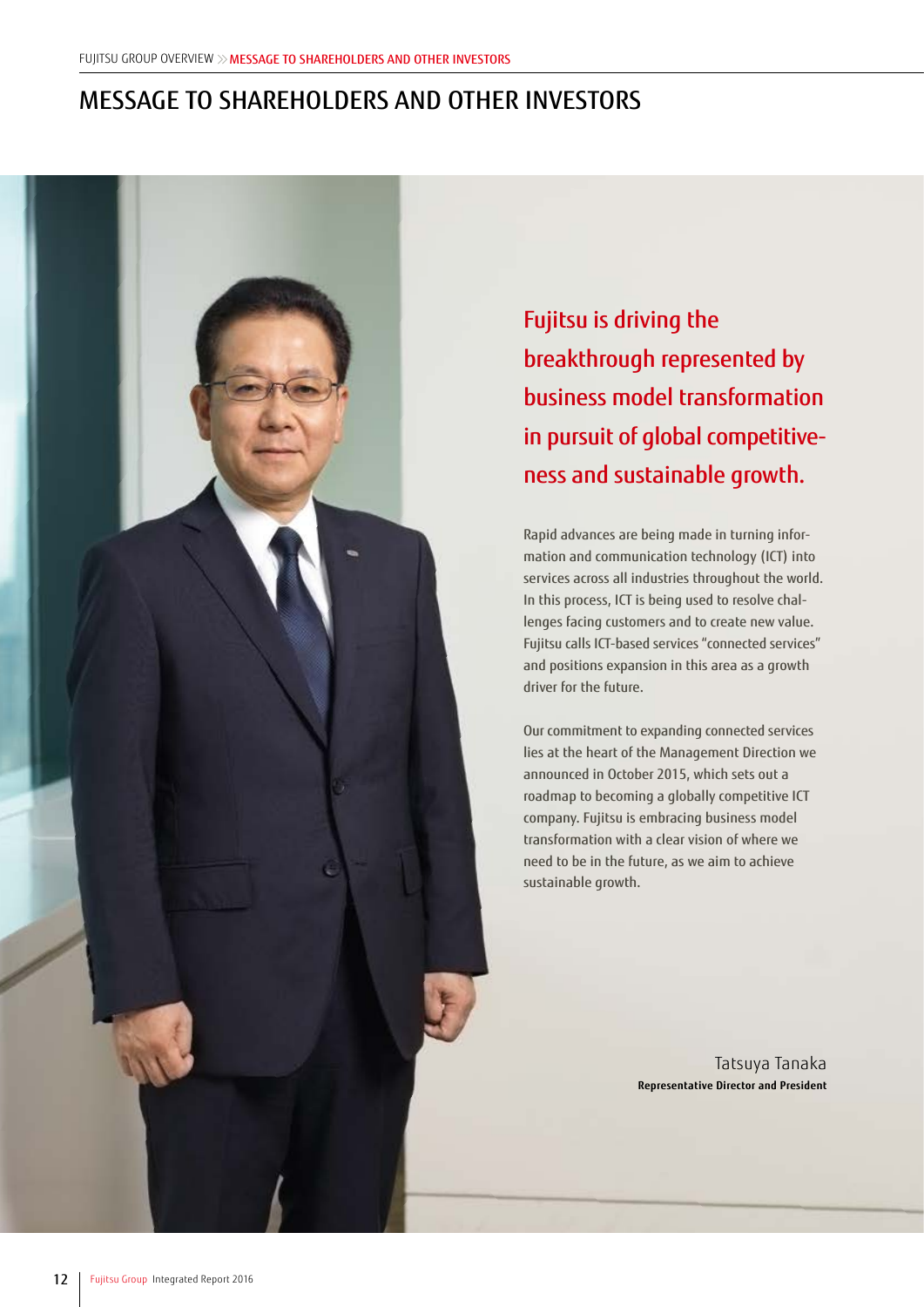REVIEW OF OPERATION

Since October 2015, we have been radically overhauling our business structure in line with business model transformation. The main thrust of this effort consists of concentrating management resources on the Technology Solutions business and moving away from the vertically integrated operations we had pursued, centered on the three business domains of Technology Solutions, Ubiquitous Solutions, and Device Solutions. We have already achieved considerable results with the two engines of our reforms, "business structure transformation," which targets structural reforms to concentrate management resources on the Technology Solutions business, and "growth strategy transformation," which targets expanding connected services, based on digital technology.

## Progress in "Business Structure Transformation"

As part of our business structure transformation initiative, we have closed the hardware development center in Paderborn, Germany, and improved efficiency at our manufacturing base in Augsburg, Germany, thereby nearly completing reductions of about 700 personnel by autumn 2016. We have also made good progress in raising efficiency in the Ubiquitous Solutions business, which handles the development and manufacture of PCs, mobile phones, car navigation systems, and other products.

Specifically, in February 2016 we established two wholly owned subsidiaries to handle the PC and mobile phone businesses. In September 2016, DENSO CORPORATION, Toyota Motor Corporation, and Fujitsu reached an agreement to consider changing the capital structure of car electronics manufacturing subsidiary Fujitsu TEN Limited with a partial transfer of shares to DENSO. In the PC field, we announced in October 2016 that we had begun exploring a strategic alliance with Lenovo Group Limited. The Device Solutions business, meanwhile, which handles the semiconductor business, had already completed significant structural reforms by fiscal 2014.

With our business structure transformation initiative, we are pushing ahead with reform in phases. We are considering new relationships with external stakeholders, which may also involve M&A deals, with a view to further strengthening our core Technology Solutions business. We plan to disclose more when we are in a position to announce specific projects with external partners.

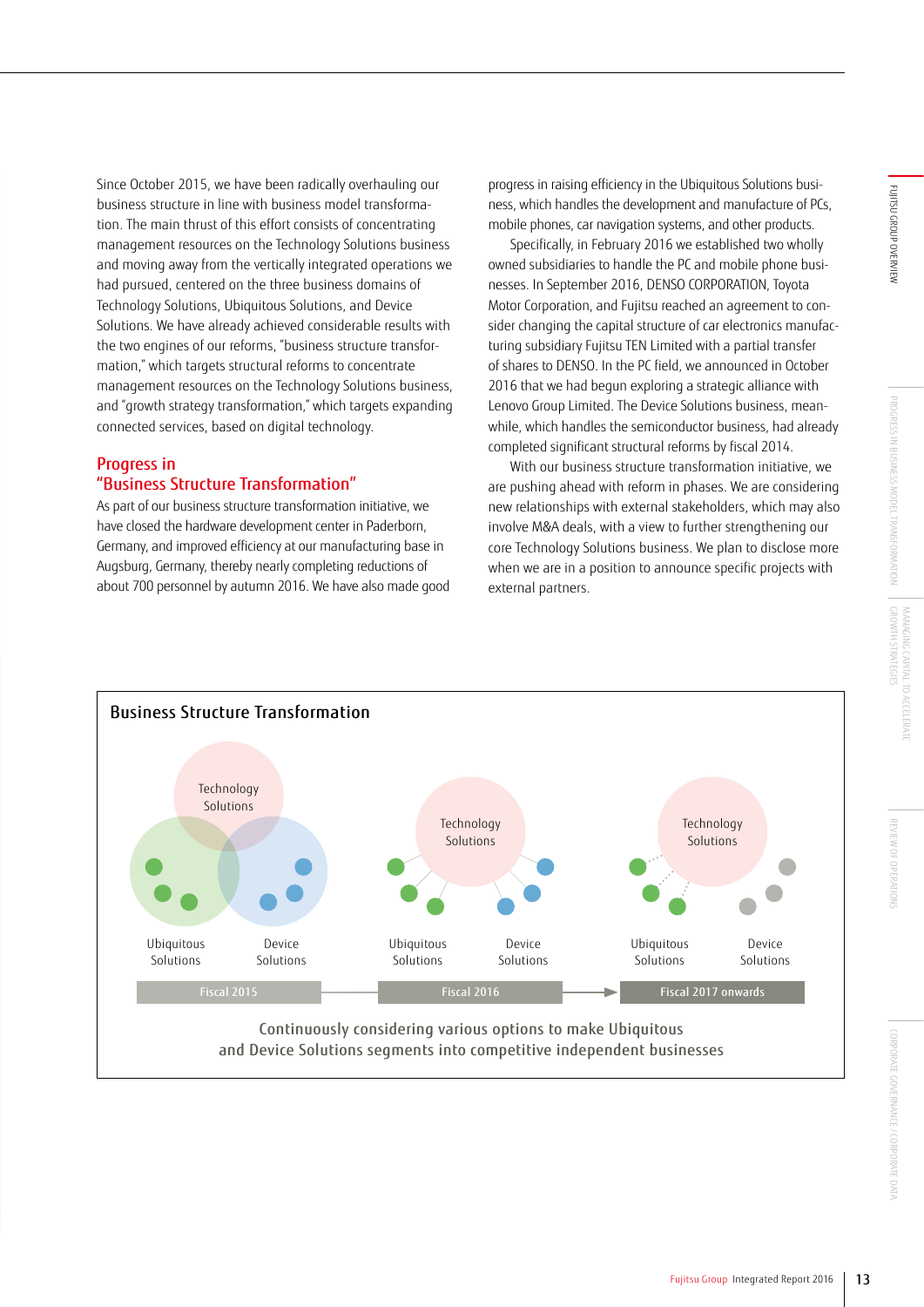### Progress in "Growth Strategy Transformation"

We are promoting three key initiatives to strengthen our digital businesses: (1) establishing a business unit structure best suited to promoting digital businesses; (2) consolidating and upgrading products and technologies related to digital services; and (3) strengthening the front-office sales structure. Regarding (1), in April 2016 we established a new Digital Services Business within which we have integrated the technologies and planning, development, and manufacturing functions for Internet of Things (IoT), artificial intelligence (AI), and cloud-related technologies that had been dispersed throughout the Group. In November 2016, we absorbed our three major systems-engineering subsidiaries in Japan as part of efforts to bolster the structure of the Global Services Integration Business. Regarding (2), to strengthen the "FUJITSU Digital Business Platform MetaArc"\*1 we have added our proprietary core public cloud K5\*2 as a key component and introduced AI platform services with cutting-edge technologies. We have also formed alliances with leading global partners including Microsoft, Oracle, and BOX. Regarding (3), we have established a new frontline organization specializing in digital services in Japan. We have also reorganized the EMEIA management setup to better meet demand for digital services by adopting a business line organizational structure in place of the previous country- and region-based structure. In addition, we have integrated sales operations in Japan and Asia with the "One Asia" framework and adopted an integrated,

single-leadership management approach for EMEIA and the Americas. We expect these moves to generate synergies in the future.

Between May and June 2016, we completed a tender offer for the shares of NIFTY Corporation, a listed company with three business segments: the ISP Business, the Web Service Business, and the Cloud Business. We are pursuing a growthoriented scenario in which NIFTY's operations are divided into two businesses, one in charge of businesses for enterprises centered on the Cloud Business and the other in charge of businesses for consumers centered on the ISP Business. With the former, in particular, we see prospects of expanding business opportunities for the Fujitsu Group as a whole by adding services to MetaArc.

In terms of staff deployment, we are shifting our focus toward digital services as we continue to expand our Global Delivery Center network of offshore and nearshore digital services and development bases. In EMEIA, meanwhile, we have been increasing the number of personnel assigned to digital services while scaling back more traditional roles.



<sup>\*1</sup> Digital business platform with K5 at its core harnessing mobile, IoT, AI, and other cutting-edge technologies. The platform provides services to support the smooth migration of customers' core systems to the cloud and the rapid launch of new businesses.

<sup>\*2</sup> A new cloud service that integrates Fujitsu's expertise and experience in the application and operation of systems and open technology to enhance the efficiency of customers' systems development and operations.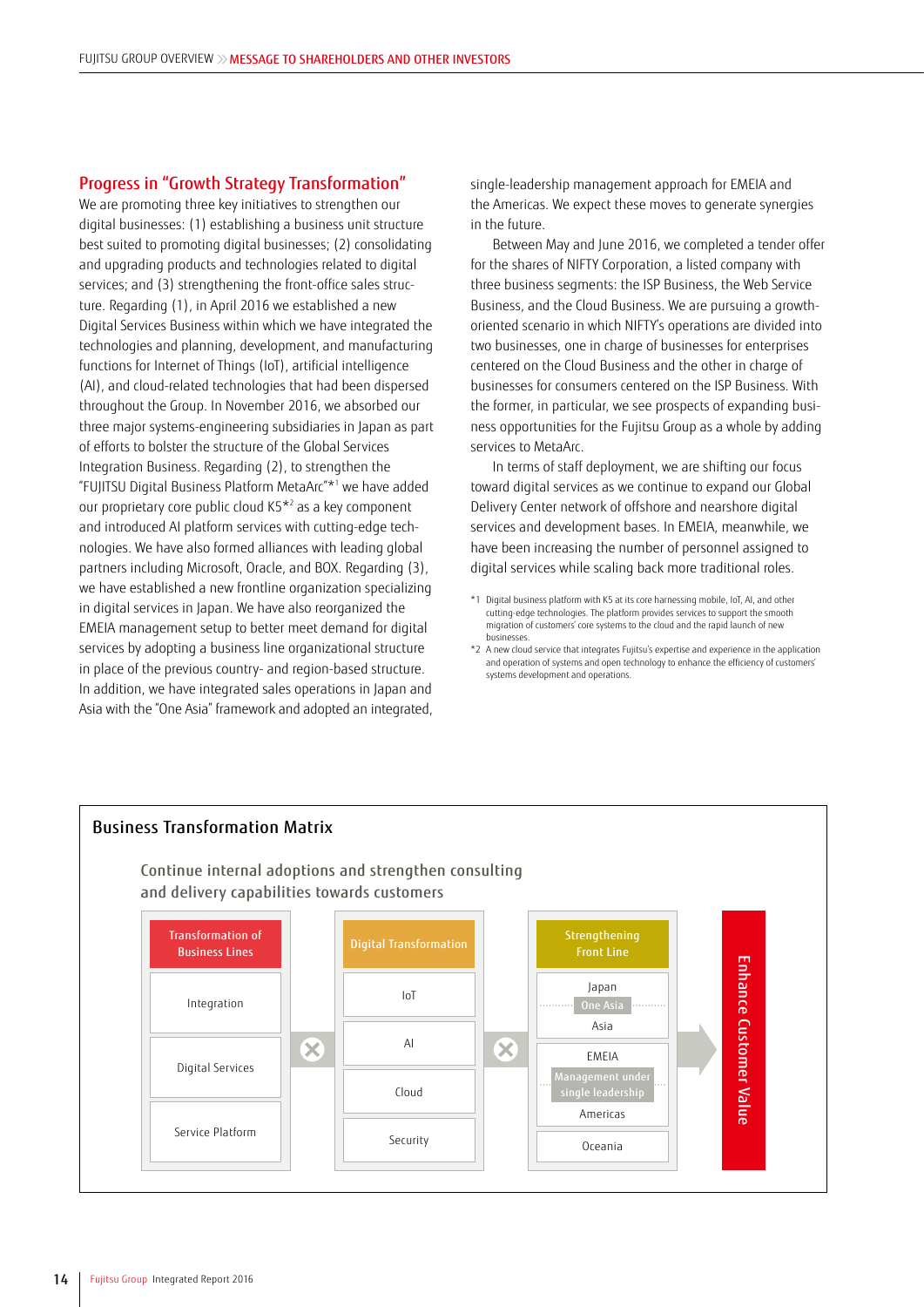## Current Position and Challenges for the Future

In such ways, we have been steadily moving forward with business model transformation. I have repeatedly sought to convince people within the Company—particularly corporate executive officers and other senior managers—of the necessity for change, and I believe our Management Direction is steadily gaining traction. There is also spreading awareness that each and every employee needs to reexamine their role and consider how best to accomplish it under the overarching policy of realizing sustainable growth through the twin engines of business structure transformation and growth strategy transformation.

I am, however, far from satisfied with the progress we have made. In order to accelerate growth in our digital services business and to compete globally as an ICT service company, we must entrench the mindset of providing customers with connected services on a day-to-day operational level much more deeply throughout the Company. The global matrix organization holds the key here.

## "Deepening" Customer Value through Penetration of Integrated Services

What our business model transformation aims to achieve is to "deepen" the value we provide to customers through our integrated services, which is to say our connected services. To understand what integrated services are all about, field innovators\*3 provide a helpful example. A field innovator is a specialist who understands business at the field level and works to identify problems together with customers and find optimal solutions. However, a field innovator is just one of the members of Team Fujitsu providing services to the customer. In terms of communications with customers, frontline sales

personnel are the focal point, and system engineers handle most of the service delivery work. In other words, in providing services to customers on the ground, the field innovator must work hand-in-hand with frontline sales personnel and system engineers as Team Fujitsu. This is the sort of integrated service that we are aiming for. (>>For more information, please refer to "Interview: Change Seen from the Digital Innovation Front Lines" on pages 20–23.)

The global matrix organization aims to facilitate such cooperation throughout the entire Group. This is as demonstrated in the above example, where we provide services by bringing to each region responsible for frontline sales the Global Services Integration, Digital Services, and Service Platform business lines in which field innovators and system engineers are engaged. (>>For more information, please refer to "Evolution of the Global Matrix Organization" on pages 24–27.)

ICT is now used as commonly as air, energy, and water becoming essential to people's lives, to what companies do, and to the functions fulfilled in central and local governments. In this environment, ICT professionals will clearly be playing an ever-greater role in expanding the range and depth of ICT applications to create new value. We are offering customers higher-value services by bringing business model transformation to the day-to-day operational level through the global matrix organization. In doing so, we are promoting the use of ICT in planning, delivery, and operations to a level to which only Fujitsu can aspire.

<sup>\*3</sup> Field innovators hold in-depth discussions with customers and other related parties as a facilitator, assisting customers to identify solutions by organizing and systematizing business flows and management issues.

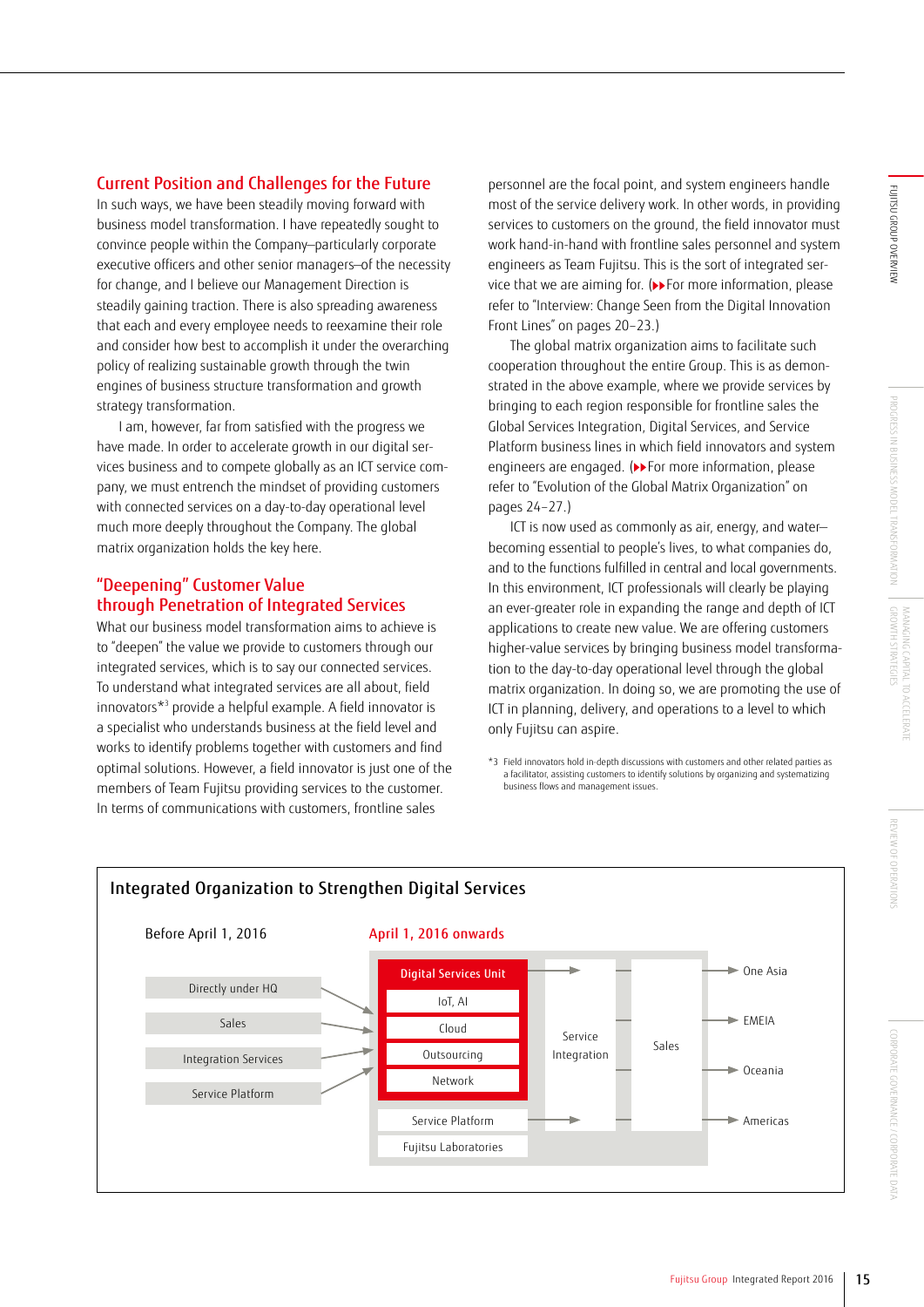## Fiscal 2016 Themes and Financial Targets

The priority for fiscal 2016 is to complete the decision-making process relating to business model transformation. The execution of some aspects of that may be pushed back to fiscal 2017, but recognizing the importance of speed we intend to make decisions and announce them as quickly as possible. Other key themes include offering integrated services as One Fujitsu in all regions based on the global matrix organization and providing customers with services that incorporate the experience we have gained in migrating internal systems to the cloud and utilizing AI.

In fiscal 2016, we expect to book business model transformation costs totaling ¥45 billion, comprising about ¥30 billion for digital transformation centering on EMEIA and about ¥15 billion in other expenses. Allowing for costs related to business model transformation, we project that revenue will decline 5.0% year on year, to ¥4,500.0 billion; that operating profit will fall 0.5% year on year, to ¥120.0 billion; and that net profit attributable to owners of the parent will contract 2.0% year on year, to ¥85.0 billion. (▶ For more information on structural reform costs and earnings, please refer to "Financial Capital: CFO Message" on pages 50–51.)

|  |  |  |  |  |  |  |  | Fiscal 2015 Results and Fiscal 2016 Full-Year Consolidated Forecast (As of October 31, 2016) | (Billions of yen) |
|--|--|--|--|--|--|--|--|----------------------------------------------------------------------------------------------|-------------------|
|--|--|--|--|--|--|--|--|----------------------------------------------------------------------------------------------|-------------------|

|                                                | Fiscal 2015 Results | Fiscal 2016 Forecast | YoY Change | YoY Change (%) |
|------------------------------------------------|---------------------|----------------------|------------|----------------|
| Revenue                                        | 4,739.2             | 4,500.0              | $-239.2$   | $-5.0$         |
| Business Model<br>Transformation Costs         | 41.5                | 45.0                 | $-3.4$     |                |
| Operating Profit                               | 120.6               | 120.0                | $-0.6$     | $-0.5$         |
| Profit Attributable to Owners<br>of the Parent | 86.7                | 85.0                 | $-1.7$     | $-2.0$         |

## Medium-Term Financial Targets and Shareholder Returns

Regarding the medium-term consolidated performance targets we announced in October 2015, some investors have pointed out that the target for an operating profit margin of 10%, in particular, looks very high from the perspective of the current position. In my view, however, an operating profit margin of 10% is imperative if we are to make the reinvestments essential to being competitive and achieving growth at the global stage while also returning profits to shareholders and other investors. What I would emphasize here is that our business model transformation is not aimed at raising profit margins simply by making improvements to what we do now. Rather, business model transformation is about achieving a breakthrough, going above and beyond our current trajectory.

An operating profit margin around 5% already looks within range for fiscal 2017, thanks chiefly to efforts made with our business structure transformation initiatives. Further out, we can see a path to accumulating operating profit through the contribution of growth strategy transformation.

In fiscal 2015, we maintained annual dividends per share at ¥8, unchanged from the previous year, even though revenue and profit declined. I hope that can be taken to demonstrate our confidence that the successful execution of business model transformation will lead to sustainable growth. We are determined to meet the expectations of shareholders and investors who support Fujitsu with its business model transformation with stable shareholder returns and enhanced corporate value over the medium to long term.